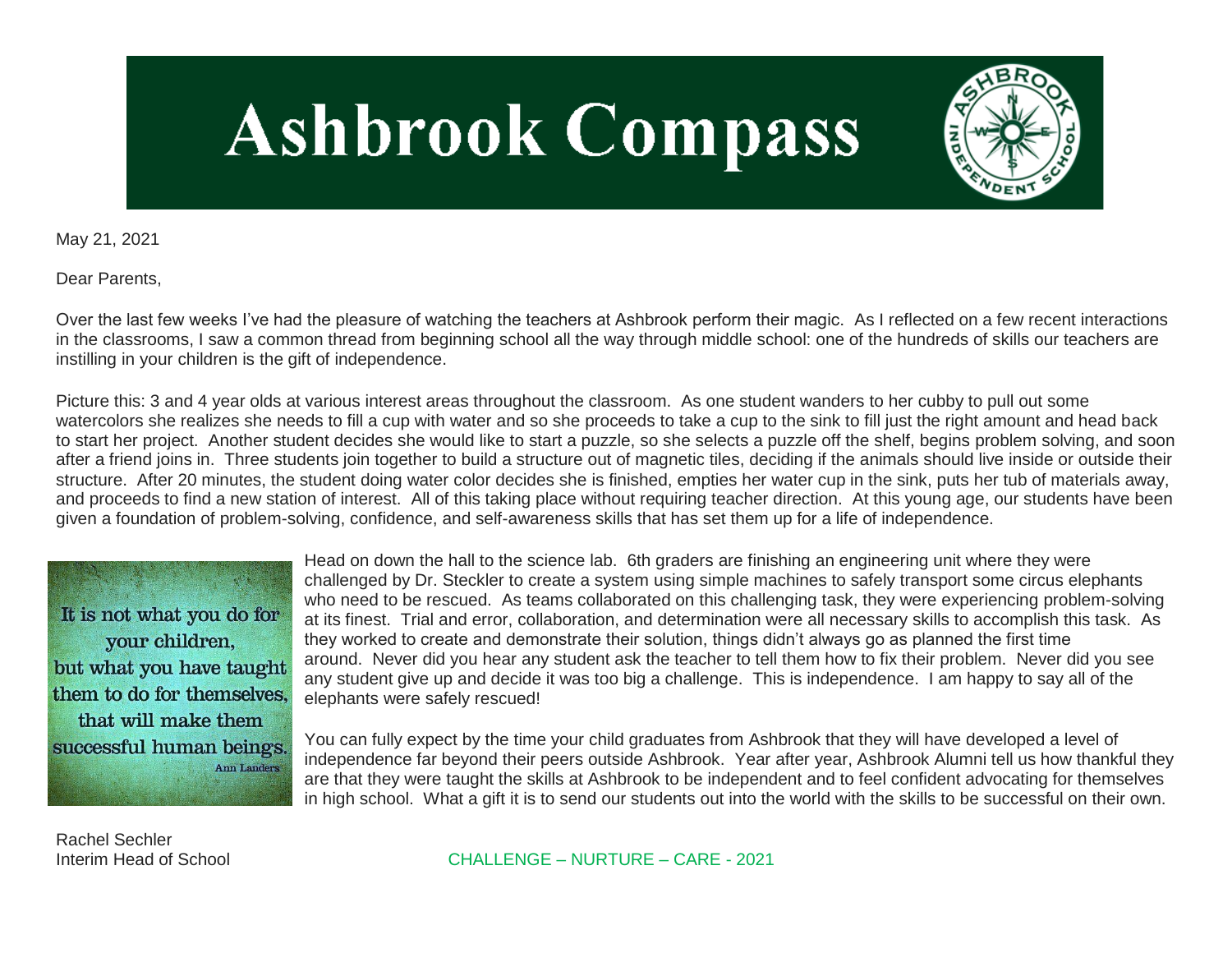#### **Next Week:**

**May 24-27 --** Spirit Week (see below) **May 26** -- Celebration of the Arts video released (see below) **May 28** -- Teacher In-service; No School

## **Upcoming Dates:**

**May 31** -- Memorial Day; No School **June 2** -- PTO meeting via Zoom **June 16** -- Field Day **June 17** -- 8th grade graduation **June 18** -- Last Day of School; half-day, dismiss at 12 noon

Updated -- **[2020-21 School Year Event Calendar](http://link.mystudentsprogress.com/ls/click?upn=t3AI3kjK1Pyk9qPfHnOahelBVVSIlRAa3GeSLMbkINmgHr3guxrPuqfp-2Bh-2FJW4nCZ4g8Gi3XkGXC-2FKATZbsSvlLtGaxynoxi8rg7wuoRjJ9ogb5HbX999Eip-2FZE6wLdBt-2FZXHJBS6zquMLtzN9wyAf-2BwWQPV3rI3lDDknuQ1JHMBzJ8gUYT-2F7YzNEwZY9IsL01sHprQ-2FIDOi-2FxvxQxcWeu-2FLg4DWCvJZy51IrsH8vPbEbNYiaMe7OT-2BYVHBjA6If6Cy7Mms4taffQVXa23QhNsE07HaGgkiu3fqtaJkTJjujoF8geB-2B7yrFJlU-2Bh73cj7oh1KB0ZWcWlNyH4qILVtYy3xahPAyIDi-2FG8GbPIbbMnjHGsyDRcKhRBK01iIs0fWqLDocQrloAUZMJ2oyRRmomJiqxd8x5nm2tsxL6wpP0tqjz-2BRT10Y58FhIoH48TgPplUYhhzJvLEmRSNpyhz5VhooRDAGAW42Jwa7NEBpqdQd1pC7c9i74l-2B7qocqb4NFCx2zNQdMXBq7aPsdV1jBwFOcBoDfD-2BkMY9Q2-2Fz5TM9xC3hN5KM3lImdKPKAuQlU8z9DBnPQ6JHoZkYX6gdK1q2EDnTQzS1hFboCQrgWAPMKvnFvGQ91zsZ3YbPRZrtBTsE8nm0LFctt1l2hLHszorEeN2S9WwA5wgERaD7rVnB33cySZWT-2BioV-2FxoVNhOXSQ-2B9Ak4v5yJ76uEuEAAGsNS-2Bs-2B7xzZZxiJOoOrzyLh68-3Dq4Io_1PndbFfBoQGSZbxwXHHEexw3B2F0fG-2BUmuXm6a-2BX-2BzvS-2F1JOFTKAGo8wv9YFpn0dlem2HQj-2FKfBV7iSMQcxuCfZ-2Bl6Ard9Js1ffliehSTruLDvwa20A-2BQ6sk17mGh6AyrYzuKRAViHBm1qIUmz-2FtKYRaUvCIthVHHrGBP953obveuLGo77PELnmyc5iiRGLvyXBpIsEyULGLbz-2BGfIqUipUbwPvetK2tOm9uzPeDZ1ETUG1kNy-2B-2BaPAA-2BlmLW-2FjJ4tZlmPFDAXXqYO4plvtN-2Fp95Rw-2BI1bA0rdmKJrxMRpX-2F38TBjYxgL4Az2DjYGb4HBaNsrphvIjx-2F-2BMble3Gmy9EBp7TLn3y0uPxDe-2FYhyXkG50rJ-2FOZff1TwH8lc6aDGv1vceAOyvHQ3V8-2FhEHnHXUCplfbZj1OtlJPF1yuKIVDzeHTrhv-2Ffd6aPXuTXWQbx)** New -- **[2021-22 School Year Event Calendar \(DRAFT\)](http://link.mystudentsprogress.com/ls/click?upn=t3AI3kjK1Pyk9qPfHnOahelBVVSIlRAa3GeSLMbkINmgHr3guxrPuqfp-2Bh-2FJW4nCZ4g8Gi3XkGXC-2FKATZbsSvlLtGaxynoxi8rg7wuoRjJ9ogb5HbX999Eip-2FZE6wLdBt-2FZXHJBS6zquMLtzN9wyAf-2BwWQPV3rI3lDDknuQ1JHMBzJ8gUYT-2F7YzNEwZY9IsL01sHprQ-2FIDOi-2FxvxQxcWetx3uPiVsOO-2BTqPctwW7ytf9RkxC1x3UjTIEBtRaqxRocHrr-2BmciBR4-2BJ-2F9FRK9RIbCVijz3zpNIIcd4PIsUMddSSVNBf6Erlmv-2BHBcLMpY-2BXATDQ1ruaOReFDZmWYSBv8U-2FG-2FKOr0yEkAwqSdMzdcQ3gq4Z79RZNOTZP4nGap5-2B4nzc4nIf29OyD3NhvJHQaLkc85sE-2FfYbPaGyyk6H2FOzJRYThJmT37US6LpTrGNlh9HxVTLYe1LpjcNTBXNJsSKlp-2BAa-2BVuGTdE8v33fTt9-2BgR-2BE9tSlDPzhNHxWPZ2RZ535aLRz3SoCCiPZR3EABfh4FMKDRC4z2q-2Bvjvbtim7SOD4kDD2r5XYSDBe4a3bcI5fNds6iRAQWmj3uDnwn3-2B3tKuGNT1JKaRpJXKTgGLzWZLAnNUo4fvdQC77H83vaK-2BM8PCeLuljt-2FRAsnx0cP-2FGdRouESOyMOB5ORkT-2BH-2Bkw4hRRiiTCpe61BsZqpA-2BugStb_1PndbFfBoQGSZbxwXHHEexw3B2F0fG-2BUmuXm6a-2BX-2BzvS-2F1JOFTKAGo8wv9YFpn0dlem2HQj-2FKfBV7iSMQcxuCW1xtTEGMI6u4XUsUPHc3mZXy-2FQmxnnClOyVpDLPCA0jO3HeexxxpnTm2LULutJdvlYt-2BnWuhoD2TsWiNnHUv285vxbEiRmiPrshm-2Fk3bTahIM-2FIvC2rTgTsPGjdNvo8oIDiZdHQpOIsTFMg22KM0RZ5BcD-2B4L9FGCbx8gtze-2BrRkUVheIRb6LM8OTkh0AWO-2BQDjqb8U0-2BC4bhhd8oKqH45Pw-2BS-2By-2Bde22sGilHT-2F9mnMNqtnhqHRRtTDe25pfOfDap37Vzptu7LtBCjbtNhdkAIF86nWW0pvHKbxWC6kFTQEzd5hZgs1vCh3TjCniEC2UbHWJarUOBBDjhGTB1GXgX2XDS-2BdzHXzMNft55Xrxa7)**

## **Ashbrook Mask Policy**

While we acknowledge that there have been a lot of changes to the statewide mask policy, masks will continued be required at Ashbrook through the end of the year. We will continue to monitor the situation over the summer and determine best practices for next fall in late August.

#### **Spirit Week is next week!**

On Monday, pull out your best mismatched outfit. Mismatch means to combine as many patterns and colors as you can.

Tuesday is crazy hair or hat day! We can't wait to see the creative styles you choose.

Wednesday is Buddy Day, so we are going to match with our buddies! 5th-8th students will match the color listed for their advisory teacher! Kindergarten, Miss Kelley and Mrs. Washburn's Advisory will be wearing RED. 1st Grade and Dr. Steckler's Advisory will wear BLUE! 2nd Grade, Pre-K, Pre-School, and Mr. Wilson's Advisory will wear ORANGE! 3rd Grade, Mrs. Capps and Dr. Gottlieb's Advisory will wear GREEN! 4th Grade and Mr. Hunt's Advisory will wear GREY!

Thursday is sports day! You can wear your favorite sports gear or represent your favorite team.

We can't wait to see you dressed up next week!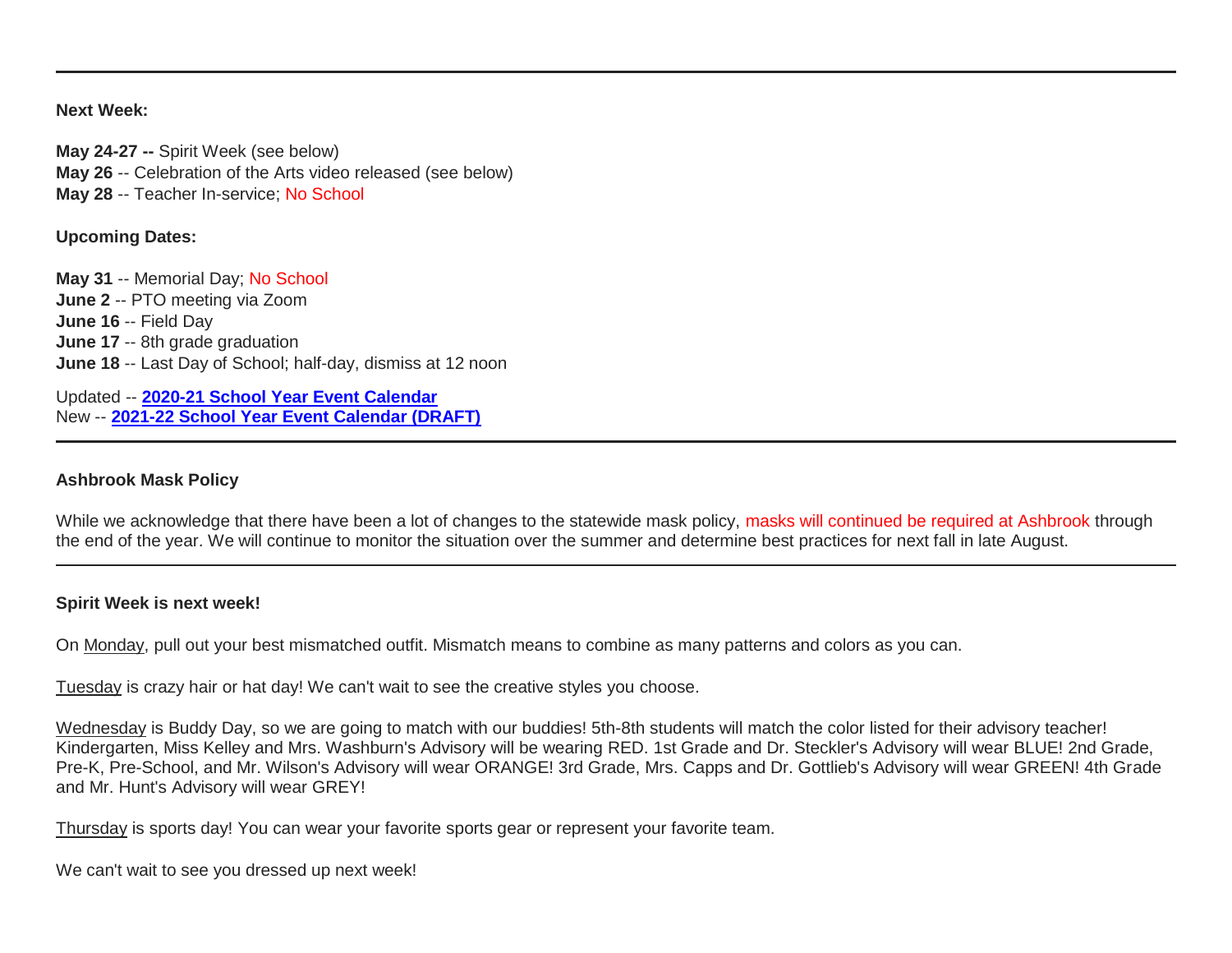## **Celebration of the Arts next Wednesday**

Keep a close eye on your email and the Ashbrook Facebook page next Wednesday so you don't miss the virtual Celebration of the Arts! Our celebration video will include a peak into PE, a school wide composition project in Music, samples of student artwork from Art, and excerpts from "The Wizard of Oz" radio play! The specialists can't wait to share your talented students with you!

# **MATHCOUNTS Nationals**

Kai Yamashita and three other top mathletes from Oregon recently competed in the National MATHCOUNTS Competition. Because Kai placed first in Oregon, they asked Mr. Hunt to act as the Lead Coach of the Oregon Team. With the help of Yoshi Yamashita, he held several coaching sessions before the competition with these four amazing math students. He said he was excited and honored to help these students prepare for Nationals and to watch them participate in the various virtual math challenges.

The Oregon Mathletes represented our state well and Kai should be proud of his placing 94th out of 224 of the top math students in the Nation. Team Oregon placed 27th out of the 56 US States and Territories that participated in the competition. For his efforts, Kai collected \$100 for winning the State Competition and a \$750 Scholarship from event sponsor Raytheon Technologies.

Congratulations Kai and Team Oregon!

# **Congratulations to Ms. Jerri!**

Ms. Jerri completes her student teaching today and will soon be a certified elementary school teacher! She has been a big asset to Miss Ulrich's 2nd grade this spring and she will be missed in the classroom.

# **Enrollment Update**

We will provide regular updates to our school community regarding student enrollment numbers for the 2021-2022 school year. Based on that, here is the availability for each grade given our plan to implement the new distancing guidance next year:

| Grade              | <b>PS</b> | <b>PKK</b> |                |    | $ 1st 2nd$ 3rd | 4th | 5th | 6th | 7th | 8th |
|--------------------|-----------|------------|----------------|----|----------------|-----|-----|-----|-----|-----|
| Spots<br>available | $0^*$     | 0*         | $\overline{8}$ | 18 |                | 6   | 10  |     |     |     |

\*Waiting list has started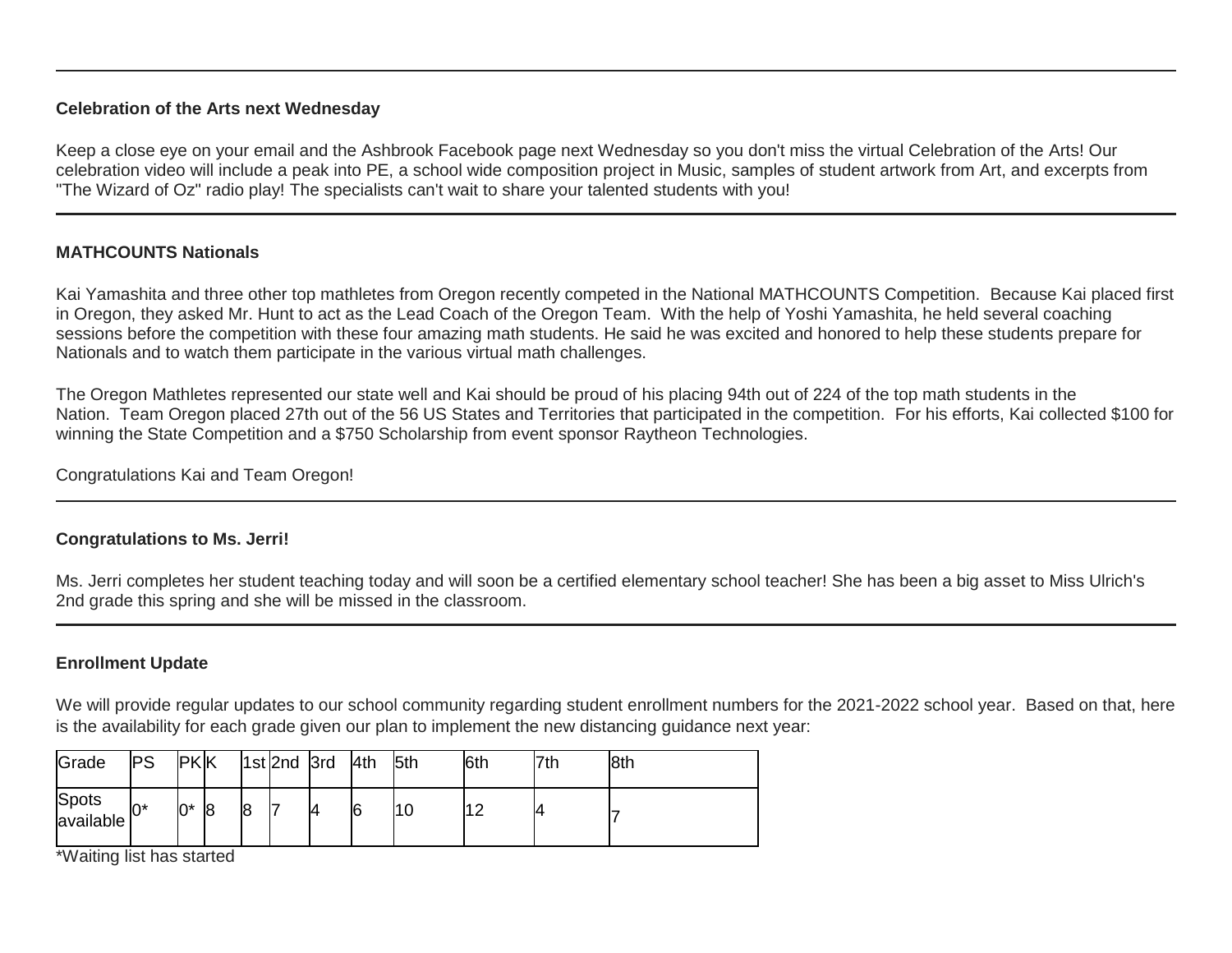## **2021-22 Enrollment Links**:

**[Family Handbook](http://link.mystudentsprogress.com/ls/click?upn=n7jYKe39nC4PrVAw2BzaOolgU5XUleaJ61qfvNJxTW3uoi8RFzNYUfSc1qXdqajA34djZWrxIBJBxzp2whbybvqIYp3dDOkCDgKesziBdCm1u7J5UB6bwQicng-2BhFj8j9ZZ0Lb7IyRpSLLhbS8X-2BNE-2FsFTu5auQ5tTHoLi9o48o-3DSgl0_1PndbFfBoQGSZbxwXHHEexw3B2F0fG-2BUmuXm6a-2BX-2BzvS-2F1JOFTKAGo8wv9YFpn0dlem2HQj-2FKfBV7iSMQcxuCSIgroGnjdBw7FXzsxP6FnWXiOVRkZGU3puvb7qDK7P4TSy1GATC-2Fz-2FfX4-2B4EXOZSroPXUPhbB2g1oGcvsbE-2BAhBatpsuh5uv-2BoFmlenI4j7d4R2YF-2F7Y7Y64y5CN3AvmoLKS-2FHxt6xqeCZedDbPLNE6RGGg1vMvO1KaK1EblHDVoc4Kj6-2BS9hh1HPFpYCyC73v53hqCyDP3xNj0BlaWEWcMz15TZKsZEusXyOlRQVQVYrNJ7dfDA3dRFVTNks8d-2FPiGMweQZX03t6DxzLPXzHwobVQnsvV6zf7KYuha0LABoIdprXgOmGZ-2BDtaePa4I-2FYUoYypjXgqYXrxmh7CPWhNmpw2Pu0cUxl2ygQWHmgFJ) [Enrollment Contract](http://link.mystudentsprogress.com/ls/click?upn=VTTLfIwNu5QFy05N-2BXKA7MM5XZ-2FaPNghD0e589AKGRWdKrXyK6-2Bm8bb1I1DfT5Io0Hv1qAH8mdM37znR5vOcFGB7DIQx2jp4xdjBwuqeZxT1Pjkge-2BjWLaV97kHLeMz5TQtiyRq8-2FrZ-2FtIkmMJcnCvTSbyF8-2BEnMtFIKrlq0nbyYLhMWqtk6N17cNuWkmBCi2eg-2FDcyJo-2FZoHU6aac7YTMbLoqiYM-2Bpq5ghj-2BCMqt1Q-3DNgRZ_1PndbFfBoQGSZbxwXHHEexw3B2F0fG-2BUmuXm6a-2BX-2BzvS-2F1JOFTKAGo8wv9YFpn0dlem2HQj-2FKfBV7iSMQcxuCVqJDwzbWumh1l-2FtJcO44GixbFKqnKoZLce2X-2BKloXHuB823YpSl0iEDLhcQrAUK7tfr1cTJyzvaB5K3oAXjF4Rg9l-2FUSEi0xTGQcdEXFOUsb50v0M-2FZYxmbHVzrzyF4rt00MPlbibJY0D2bK-2FEG3RbQGzn2eW5io88jycGPwj-2B68yubnlbPEGN1KH8pg8vIytiYKSVg7-2FtI13s1i2ZgPIGf8LZqUUFZC3OAcxeGN1qNBXhc5gokU4SaQAkxykhdKIqpB5horbOu2DwSQ3MDUainZIN-2BTTwrLzc3SG3-2BrsBcvcZNwJiyFBYRIsNNZRsGk3naJqkbgqE8BAuHfx7vxymN7Pzp196zHgRr-2BSLyaJZg) [Payment Plans](http://link.mystudentsprogress.com/ls/click?upn=n7jYKe39nC4PrVAw2BzaOolgU5XUleaJ61qfvNJxTW3uoi8RFzNYUfSc1qXdqajA34djZWrxIBJBxzp2whbybvqIYp3dDOkCDgKesziBdClkeFpPmgMGrgcxNe5TC96odu91tl93IdUb7rzqL2LYFkOwDdym2keCOp3gkw-2Fos5E-3DtCOM_1PndbFfBoQGSZbxwXHHEexw3B2F0fG-2BUmuXm6a-2BX-2BzvS-2F1JOFTKAGo8wv9YFpn0dlem2HQj-2FKfBV7iSMQcxuCXVJkk7mwplIKetCvCdN1CIMuKaC4KngCeNFqBM7KDXn87V5-2BLxiD-2FQqp19XOMUBJw2es5nz6gO4A-2BlWc0hWmldWBsfh3Wpd-2F1J5ccy0wWslJgmw6CZ7KJNZisEUUMjukOgLJ9rX7znD5NjCaivX31qGkkUFVtg3vrBZIpZGq6ZBqN9tN33SOKZ-2FHGTXAIToVwRxKc2aw7ay2itZCyph0I2Y1-2BC019HBWzuWaA8BrttOW47qcMsmhb9j98lSNAnFyuvk-2F8oh-2Be0NmWsarqBi59VZ8bSs0mwSVl84TOX7-2FukxewjXkT0JHTCRVSYQLo6DVvVlwcHvFhmeplONBLhNAoAaCmU7r5Lc2EFZqiQvTbZ1)**

#### **Deadlines**:

6/15 - Early bird discount for lump sum tuition payments due 6/30 - Lump sum tuition payments due 8/2 - 10-month payment plan begins

If you have questions regarding tuition payments, payment plans, tuition insurance, or financial aid please contact Elaine in the office.

## **Recommend Ashbrook and Receive \$100 as a Thank You**

Recommendations are the #1 reason other families come to Ashbrook. If you refer a family to Ashbrook and they go through the Admissions process, we will give you a \$100 credit toward your tuition or a \$100 gift card to your favorite store as a thank you for helping reinforce our enrollment efforts!

## **Summer Writing Workshop**

Ashbrook is offering a Summer Writer's Workshop for current 4th-8th grade students. This opportunity is designed for students interested in reinforcing expository writing skills acquired during a year of distance learning, reducing the impact of summer loss, and entering the next grade "writing-ready." **Students are invited to take any or all of the 4 weeks offered**; the units run July 19-August 13, meeting 5 days a week, 8:30am to 12:30pm. Spots are available on a first come, first served basis and are open to Ashbrook and non-Ashbrook students.

For more information, click **[HERE](http://link.mystudentsprogress.com/ls/click?upn=n7jYKe39nC4PrVAw2BzaOolgU5XUleaJ61qfvNJxTW3uoi8RFzNYUfSc1qXdqajA34djZWrxIBJBxzp2whbybvqIYp3dDOkCDgKesziBdCmUFK611Dwx09bu-2FHGeGjMdYMdlKOkEJljN4aGLHb-2FYq2T0mejVJ9zz4sJVp9uFP1r-2FqIIxALPi9YeUjY-2FEHo0AxzNy_1PndbFfBoQGSZbxwXHHEexw3B2F0fG-2BUmuXm6a-2BX-2BzvS-2F1JOFTKAGo8wv9YFpn0dlem2HQj-2FKfBV7iSMQcxuCZL1Rd3-2B-2Fiv7cB7q0ThMOMgdDXOPgFoeV2T6neq1GhwwMu4olkJMzCCMy4mYWyIrIq9VEe-2F-2FxVKVmYyhezQfa30d-2Bj1Dt-2F2rff76jv5IkfERtxgQ83J1BHca9w5Y9vN-2BT5Uz-2Bqe2ZEPk7i7gERIJjvoo1Upx7rES4wqL6BZszNnflUY9TJ2mfRGh7IwzQwp01aMFTTVwaOqhxE5LX2HvV42bqSkz26OA5IZGdnIdUhVhxB0vLrYQOLWj7jhUmN9kMk7S3f27e2sV0vcW9AjfG-2B6N58nYjPJ1btKCdztoX-2BAZMgGDd8DmZLDxs85eMlXhcMeiuLTb-2FXispXhANRLthpMhexPXCWkiHWpH4A2rz2qN)** for the full information flyer or complete the registration form **[HERE](http://link.mystudentsprogress.com/ls/click?upn=qkro44VJaETWQ07zA-2B-2FiE0363Dmsi-2F5FxyhrW5Y7wr4-3Dt9sX_1PndbFfBoQGSZbxwXHHEexw3B2F0fG-2BUmuXm6a-2BX-2BzvS-2F1JOFTKAGo8wv9YFpn0dlem2HQj-2FKfBV7iSMQcxuCZA4h7y8sCF7ElYVL26lWi3dW35XQh7VMytf6IBqsBe8o5qExRMznZQcIB3lFzORmqvQyJG5ZNWNJAHGPh-2FqtHDDsfyU5UHmpM-2BXI1yT6VlS7Ip32DKCJhLudzdkFbpshG7EQHkSBUBjeY71D6DjVtOn-2FJh0WN9NTiaTuMTtvIEVoLy7X0PxnqpF5-2F-2Btku8O8RhqVxZDpOBV7Uxy12HgL6-2BFKv2RT-2B4p0xpCeKqCCaKfsKFVdJM7WNt-2FtC-2B-2FVw3jdoZPMH9nYtW3nicWDnOM7zKNFw2nz0eqPU-2FvpWSHk-2FzNSeoKn0Hd2bogRjJKplG-2FeJg9vFFMuazCrLYMwWzKSjEzGS-2Ft1X45-2FdLGWIWjlmRa)**.

#### **The Ashbrook Summer Camp Program -- 3 weeks have a waiting list!**

We're offering 8 weeks of camps, 5 days a week 8:30 am to 3:30 pm. Sign up for one week or all eight. The program is tailored to current PS through 3rd grade students. Priority will be given to current Ashbrook students, but if space is available we will open spots to non-Ashbrook students who meet our qualifications for attendance in the program.